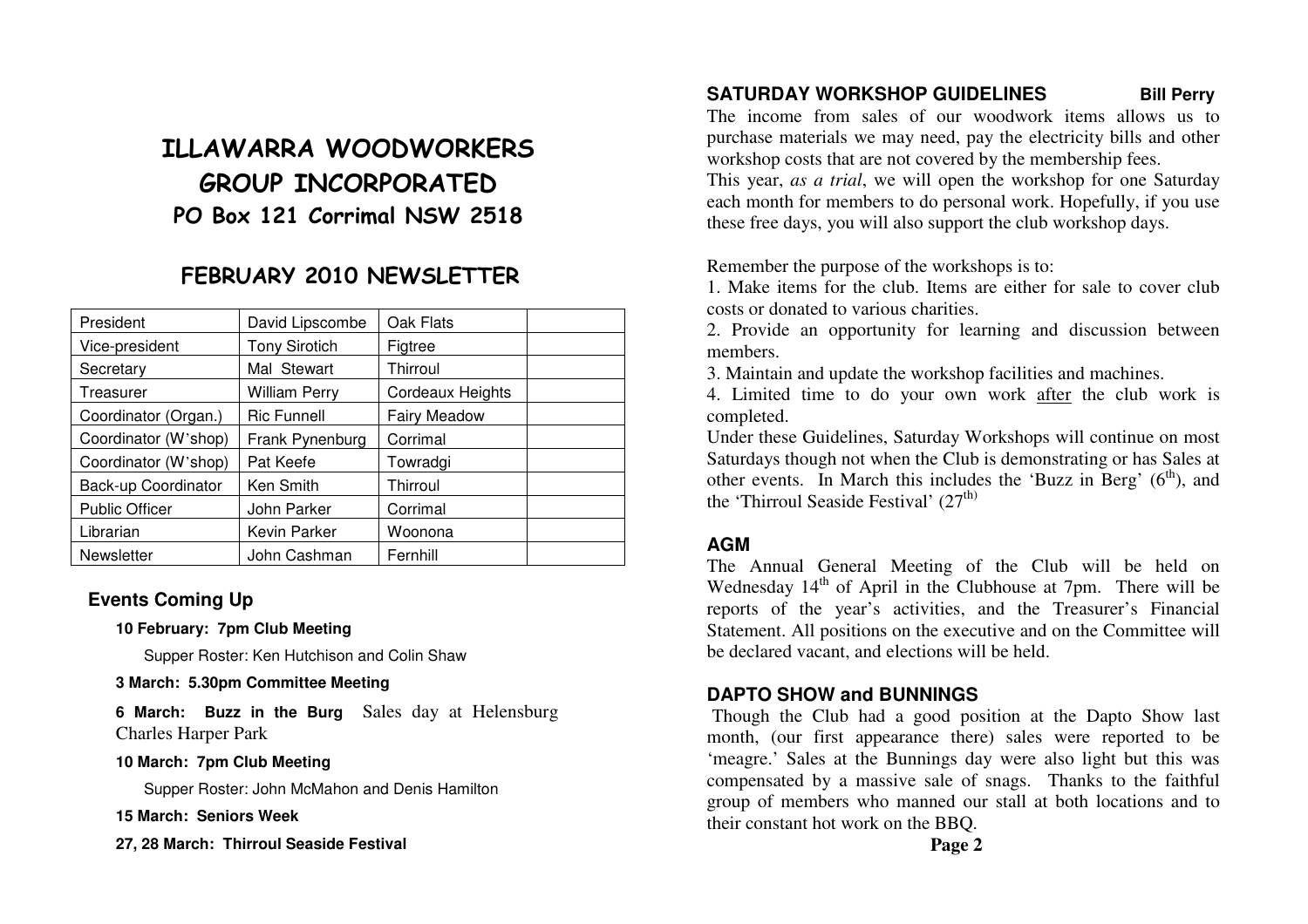## **Iraqi Rabbito League Star!**

 Russell Crowe flew to Bagdad to watch a young Iraqi League player. Suitably impressed Crowe arranged for him to come to South Sydney and signed him up for a year. In a pre-season game the Rabbits are down 12-Nil against the Roosters with only 10 minutes to go.

 The coach gave the young Iraqi the nod and in he went. The kid was a sensation: he scored three tries in 10 minutes, and Souths won the game. The fans went wild: players and coaches were delighted, and the media loved the new young star.

After the game, the player phoned his mother. "Hello Mum. I played for 10 minutes today, and scored three tries and we won. Everybody loves me, the fans, the media…

"Wonderful," says his Mum, "But let me tell you about my day. Your father was shot and robbed in the street, your sister and I were ambushed and beaten, your brother has joined a gang of looters. And all this happened while you were having a good time !"

The young Iraqi was very upset. "What can I say, I'm so sorry!" "Sorry. You're sorry," says his mum. "It's your fault we moved to Redfern in the first place !!"

 From Milton Ulladulla *Woodchips* July 2009 Newsletter *The Editor worked in Redfern in a part-time capacity a couple of years ago. He feels that good suburb is much maligned* 

## **Thirroul Seaside Festival.**

 Mal, our Secretary, is negotiating for us to rent a room in the new Thirroul Library for the Saturday  $(27<sup>th</sup>$  March) for Sales and Demonstrations. The location of a site, and the question of whether to exhibit on the Sunday has yet to be decided.

Grateful thanks to ILLAWARRA ITeC our grea<sup>t</sup>sponsor. ITeC provides Training and Development for Small Businesses and for the Unemployed too

**Page 3** 



## **Dave Lipscombe**.

The quietly spoken David Lipscombe has been President of the Club for a few years. He is also currently a joint holder of the club's Bill Body Trophy. Dave is noted for his calm manner, his commitment to everything involving the club, his helpful attitude to other woodworkers, and his "seethrough" case.

Dave grew up a "bushy." His father was a

 water control officer on the Cordeaux and later the Avon dam, continually checking the water quality and controlling the amounts of chlorine and flouride to be added. At Cordeaux there were several families and kids to play with, but at Avon there was only one other couple without kids. Dave had three sisters, but no mates. Then he was given an air rifle, and later, a small bore rifle. About a mile from the dam was the Malden railway, with a small siding for rail workers carts. There Dave found some small explosive caps that were taped to the line and exploded when a train came by to warn fettlers working on the line. But the young Dave used these caps as targets! Explosions in the forest! The first bird Dave shot was a currawong. The shot may have be a fluke as the bird kept flying for a while, but then it crash-dived into the dam. 'Dad! Dad! Quick.' Dave yelled. Quickly they rowed out to the dead bird, to get it out of Sydney's precious drinking water, but by the time they got there, Dave's 'kill' had sunk. (If you have ever had any problem with the taste of Sydney's water, see Dave!)

After finishing Primary (Mt Kiera) and High School (Kiera Boys High) Dave got an apprenticeship as an Electrical Fitter Mechanic with BHP. He stayed with BHP for a further four years after gaining his Certificate. In the meantime he had met and married Lesley. Dave and some of the young bloods used to go hear a band in Shellharbour on Friday nights and to Corrimal Leagues on Saturday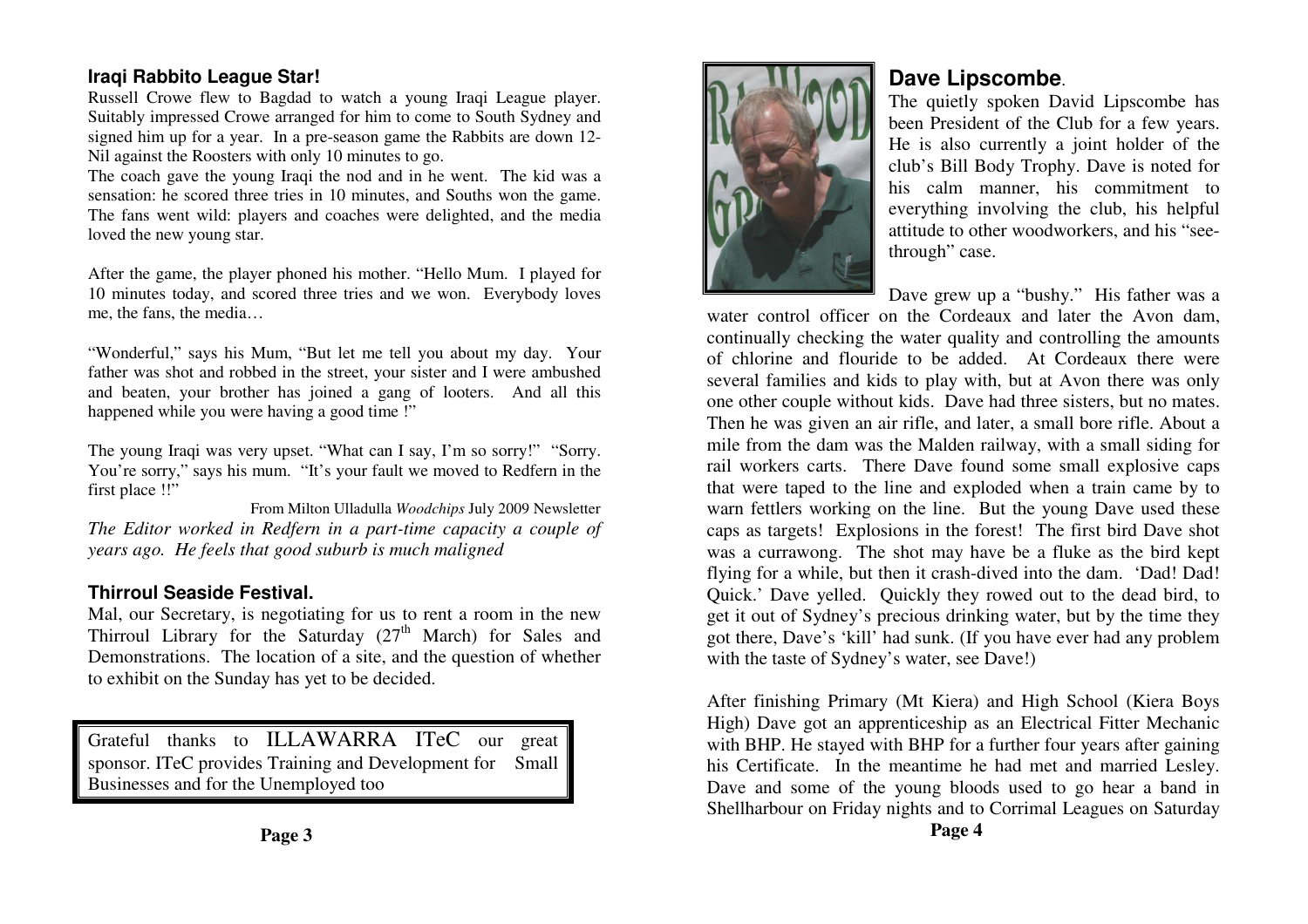One Saturday night a bloke asked Dave if he would dance with his niece to stop another nuisance menacing 'my young blond niece', Dave thought this particular 'young blond niece' (she was underage) looked luscious, and didn't hesitate to ask her to dance and then organize further dates.

They married and have two sets of twins (twins run in both families), Ben and Emma and then Matthew and Michelle. Ben and Emma have both married and have two children each, though Ben and his wife are now separated. Lesley is now CRO (Manager) of the Bendigo Bank at Shellharbour. Both Emma and Michelle work with disabled children, and last year Lesley completed a TAFE course in this area. She hopes to do some voluntary work with disabled children this year, and see how it goes.

When Dave finished at BHP, he and Lesley felt they needed a bit of space for a while. Dave went to Eden and got a job on a fishing trawler, the Eden Star. 'It was bloody hard work.' They sailed to South Australia a few times to catch tuna. Dave came back after four months and he and Lesley decided to stick together and make a go of it.

But his job at BHP had been filled. No luck there, so his next job was peat farming at Robertson. Then he got a job with an electrical contractor and worked on the coal loader, and later for Bisalloy Steels. But the electrical contractor went bust, and Dave was out of a job. He had got on well with the Manager at Bisalloy, and phoned him, looking for a job. Happily a position there became vacant a couple of days later.

Dave started at the bottom and gradually worked his way up, becoming acting Project Manager and then Maintenance Manager for Bisalloy. He has been there for 30 years. Bisalloy specialise in 'Quench and Temper' steel for high strength constructions and highwear applications. Dave normally has about 10 blokes working for him, but this can increase to 40 in periods of high demand. Two years ago Dave went to Brazil looking at high-tech machinery for Bisalloy. As well as the work, Dave and his offsider were wined and dined or tequillaed every day. Came the weekend, and they hoped for a rest, but 'No No. The Boss, the Big Boss, insists you come and eat at his ranch. You must come. He won't take no!' So off they went to his ranch and another huge, hot dinner and with lots more Brazilian firewater! Dave came home for a rest!

*And woodwork?*' I wanted to be a carpenter. I was always building with bits and pieces, bird cages and things, and whittling. I did a lot of whittling. But my Uncle Ray, who was a carpenter, talked me out of it. Years later I went to another woodworking club, but they were stand-offish: not my cup of tea. Then I tried this club and Bill Body, who was President, welcomed me with open arms. I learnt a lot from Bill. He could be rough on the outside. But he was very knowledgeable, a good teacher and a great woodworker. With hindsight I sometimes think he was training me.'

*What do you really like making?* 'A lot of the time at the club you're organizing, or making things for sale, or helping others, but what I really like is turning. Turning, shaping, creating!'

## **Character Study**

.

 *As a rule the Editor seeks to avoid sexist and racist jokes, but this one slipped under his guard, and tickled his fancy.*

 During a recent password audit, it was found that a 'blonde' was using the following password: MICKEYMINNIEHUEYPLUTO-LOUIEDEWIEGOOFEYDONALD.

 When asked why she had such a large password she replied that she was told the password had to be at least eight characters long!

Milton-Ulladulla Bowling Club Woodworkers *Woodchips* Jan 2010

**Woodcarving.** The Woodcarving group is in abeyance at present.